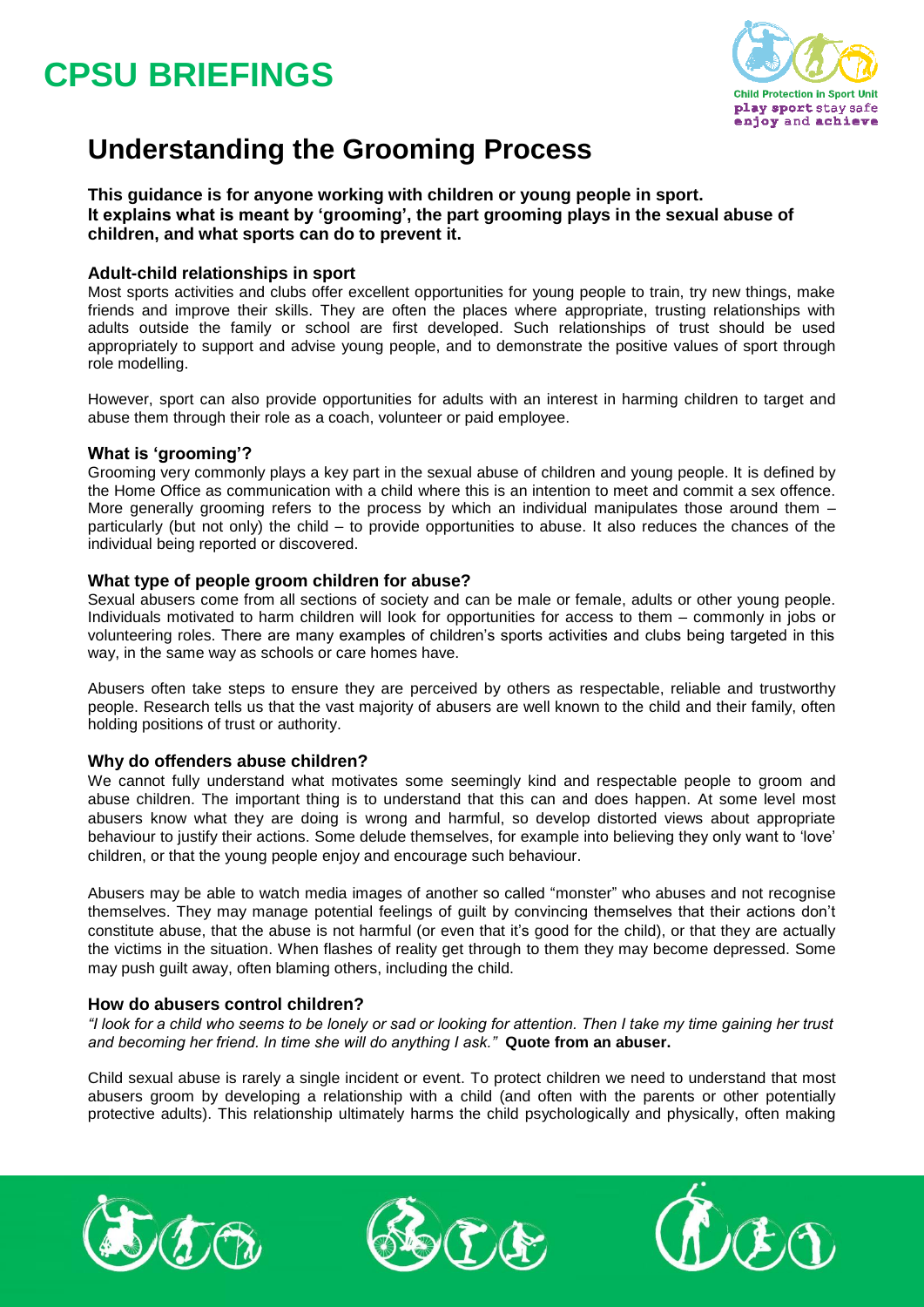

them feel responsible and unable to tell. Secrecy is fundamental to the abuse continuing and children are often trapped before they know what has happened.

#### **We know that abusers may:**

- be good at communicating and making friends with children. They can appear to be kind, trustworthy, caring and helpful – often seen as indispensable for the activity/club. They hide their true motives from parents, children and other potentially protective adults
- appear as both nice and nasty to the abused child? *"I can be loving and kind, but if you don't do what you're told, you'll see another side to me."* They may also be extremely controlling/intimidating and frightening, using fear, threats and violence to get both adults and children to do what they want
- live in or join families in order to abuse children
- assume and misuse a position of authority or influence over the child (for example as their sports coach or mentor)
- look for jobs or volunteer roles which place them in regular contact with children (for example in child care, schools, dance, sports or any activities involving children)
- spend time around places like arcades, playgrounds, parks and sports venues to get to know children so they are not seen as strangers
- offer a combination of attention, gifts, treats, games, outings, money, toys, bribes and threats to children to entrap them. They may threaten the child with physical harm or with the loss of someone they love if they don't do what the abuser wants
- seek out and join organisations with unclear boundaries around contact with children so as not to draw people's attention or concerns about their behaviour. For example a club with no guidance on travelling with a young person, photography or texting, or where the prevailing culture is to disregard such safeguarding guidance.

#### **Targeting children:**

Abusers target children who are particularly vulnerable in a way that they can exploit (for example socially isolated or disabled children). In a sports context a child may be vulnerable due to their dependence on a particular coach for success and progress in a sport, or for their place in a team or squad. Most abusers try to find out as much as possible about the child and use the information both to engage the child and to drive a wedge between the child and parent or other potentially protective adults, such as parents, other coaches or club volunteers. The more difficult we make it for abusers to come between children and protective parents or protective adults, the safer children will be.

If the abuser is a family member or in a sports setting, possibly a coach or other person in authority with whom the child has had a long term relationship, it is especially painful to face up to the abuse - and can be even harder for children to say no and to tell. Parents and adults may find it difficult to believe what the child tells them and can retreat into denial which further isolates the child.

When abusers say to a child 'nobody will believe you', they are unfortunately too often correct. Many adults struggle to get over the hurdle of believing abuse could happen to someone they know – particularly when they have been groomed by an individual who is well liked and respected or holds a position of authority within the organisation..





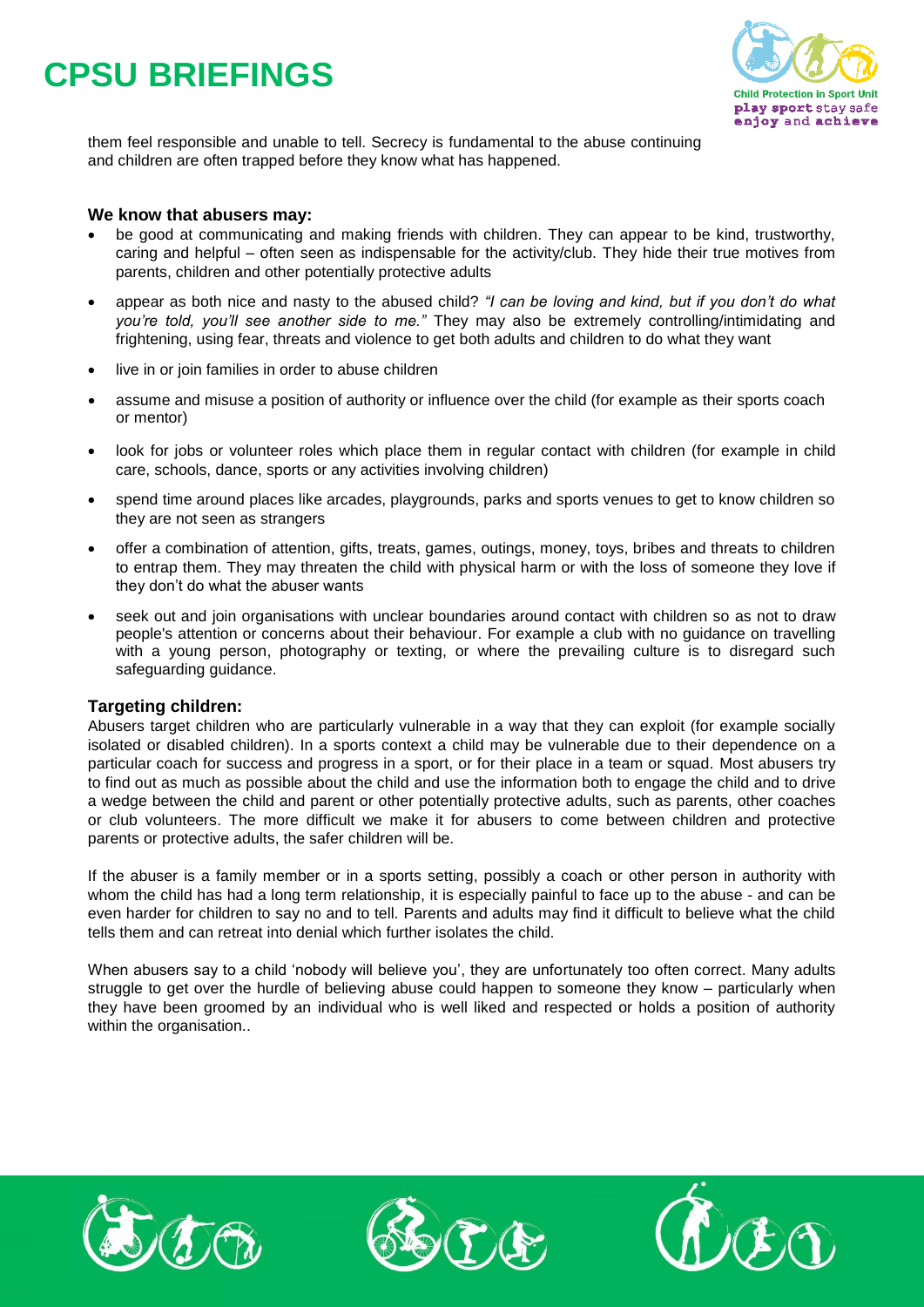## **Child Protection in Sport Unit** play sport stay safe enjoy and achieve

### **Understanding the process of sexual abuse: Finkelhor's model**

David Finkelhor (1984) proposed a model of child sexual abuse, which describes the four stages that a child sexual offender moves through in order to abuse a child:

- **1. Sexual motivation** *(wanting to abuse)*
- **2. Overcoming internal inhibitions** *(giving self-permission to abuse)*
- **3. Overcoming external inhibitors** *(creating opportunities to abuse)*
- **4. Undermining or overcoming the child's resistance to the sexual abuse.**

### **Stage 1 Sexual motivation**

- $\triangleright$  Strong urges or desires
- $\triangleright$  Thinking about something or wanting to do something
- $\triangleright$  Reinforced by fantasies

### **Stage 2 Overcoming internal inhibitions against acting on that motivation**

- $\triangleright$  Giving in to the urge or desire
- $\triangleright$  Making excuses
- $\triangleright$  Justifications
- $\triangleright$  Overcoming conscience

#### **Creating the opportunity**

#### **Stage 3 Overcoming external impediments to committing sexual abuse**  *(includes grooming of child, protective adults, parents, clubs & organisations)*

- $\triangleright$  How you go about engaging in the behaviour
- **▶** Grooming others
- $\triangleright$  Gaining access to a victim
- $\triangleright$  Creating situations where abuse can take place
- $\triangleright$  Reducing the chances of the abuse being discovered or reported, or of disclosures being believed

### **Stage 4 Undermining or overcoming the child's resistance to the sexual abuse** *(includes grooming of child)*

- $\triangleright$  Getting the victim to be compliant
- $\triangleright$  Threats
- $\triangleright$  Bribes
- $\triangleright$  Treats
- $\triangleright$  Force
- $\triangleright$  Trickery









**Giving self permission**



**Overcoming victim's resistance**





Motivation